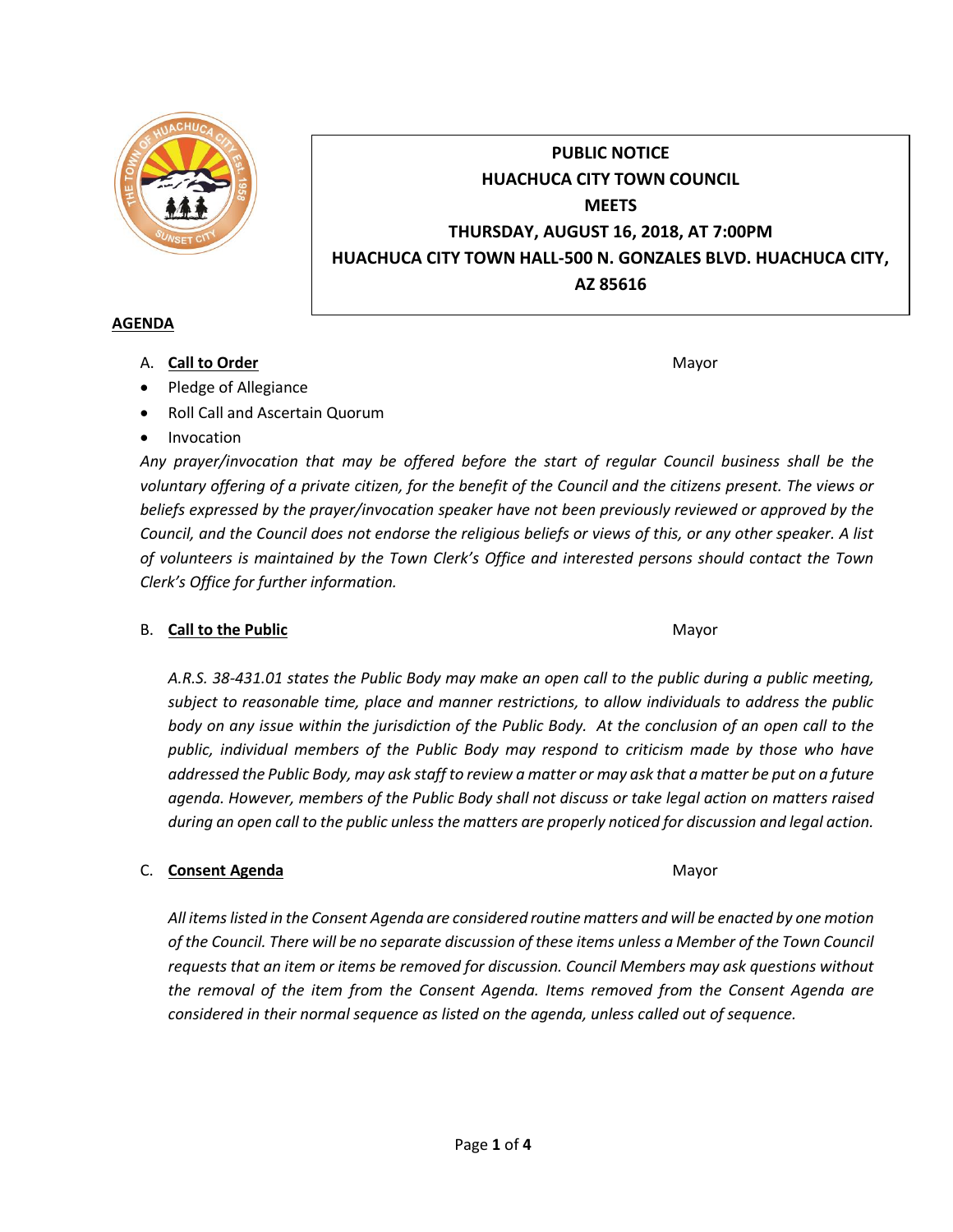- C.1 Consider approval of the minutes of the Town Council Regular Meeting held on August 9, 2018.
- C.2 Consider approval of the minutes of the Executive Session held on August 9, 2018.
- C.3 Consider approval of the Payment Approval Report in the amount of \$ 67,217.70

#### D. **Unfinished Business before the Council** Mayor

*Public comment will be taken at the beginning of each agenda item, after the subject has been announced by the Mayor and explained by staff. Any citizen who wishes, may speak one time for five minutes on each agenda item before or after Council discussion. Questions from Council Members, however, may be directed to staff or a member of the public through the Mayor at any time.*

### E. **New Business before the Council** Mayor

*Public comment will be taken at the beginning of each agenda item, after the subject has been announced by the Mayor and explained by staff. Any citizen who wishes, may speak one time for five minutes on each agenda item before or after Council discussion. Questions from Council Members, however, may be directed to staff or a member of the public through the Mayor at any time.*

- E.1 Discussion and/or Action [Mayor Taylor]: Adoption of Resolution 2018-19, A RESOLUTION OF THE MAYOR AND TOWN COUNCIL OF THE TOWN OF HUACHUCA CITY, ARIZONA, TO AUTHORIZE FOR THE CITY'S FISCAL YEAR 2018-19, THE PRIMARY TAX RATE OF 1.33%
- E.2 Discussion and/or Action [Manager Williams]: Monthly Budget Update Report presentation by Spencer Forsberg of Haymore and Forsberg C.P.A.
- E.3 Discussion Only [Clerk Fuller] Presentation of the Results from the Bus line survey.
- E.4 Discussion and/or Action [Clerk Fuller]: Direction of staff from Council to establish a dedicated bus route.
- E.5 Discussion and/or Action [Mayor Taylor]: Adoption of Resolution 2018-22, A RESOLUTION OF THE TOWN COUNCIL OF THE TOWN OF HUACHUCA CITY APPROVING AND AUTHORIZING EXECUTION OF A SPECIAL WARRANTY DEED TRANSFERRING OWNERSHIP OF A PARCEL OF REAL PROPERTY KNOWN AS "CAMP NACO" (PARCEL ID: 10257305B) TO THE CITY OF BISBEE; AND APPROVING EXECUTION OF ANY OTHER INSTRUMENTS NECESSARY TO EFFECUATE THE TRANSFER OF THE PROPERTY.
- E.6 Discussion and/or Action [Manager Williams] Adoption of the Tax Code amendments incorporating changes approved by the Municipal Tax Code Commission from 2012 through 2014.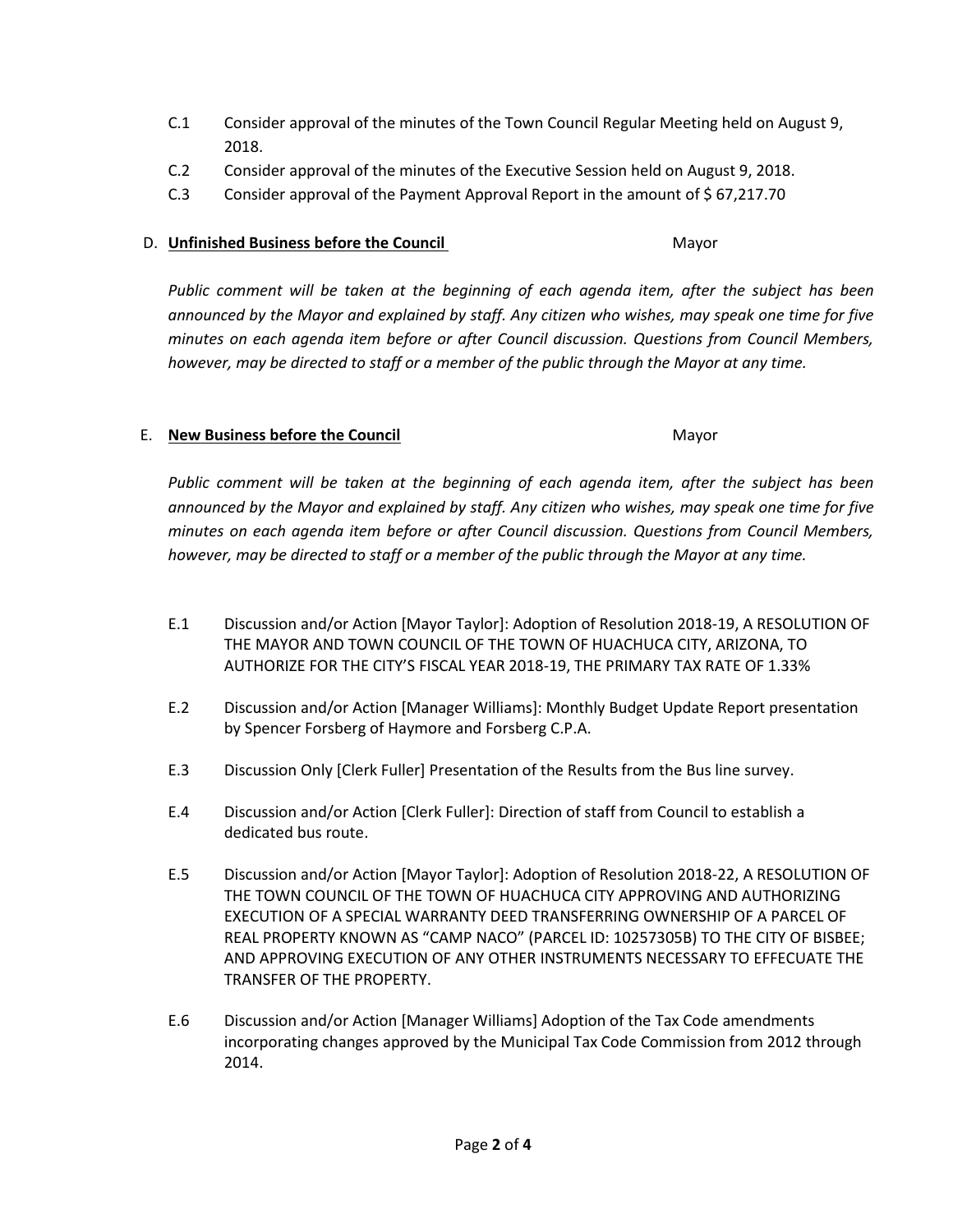- E.7 Discussion and/or Action [Manager Williams]: First Reading of Ordinance 2018-18, AN ORDINANCE OF THE MAYOR AND TOWN COUNCIL OF THE TOWN OF HUACHUCA CITY, ARIZONA, RELATING TO THE PRIVILEGE TAX; AMENDING THE TOWN TAX CODE BY CHANGING THE RATES OF TAXATION; PROVIDING PENALTIES FOR THE VIOLATION THEREOF; PROVIDING FOR SEVERABILITY AND DESIGNATING AN EFFECTIVE DATE.
- E.8 Discussion and/or Action [Manager Williams]: Adoption of Resolution 2018-21, A RESOLUTION OF THE MAYOR AND COUNICL OF THE TOWN OF HUACHUCA CITY, ARIZONA, DECLARING AS A PUBLIC RECORD THAT CERTAIN DOCUMENT FILED WITH THE TOWN CLERK AND ENTITLED "THE USE TAX AMENDMENT TO THE TAX CODE OF THE TOWN OF HUACHUCA CITY."
- E.9 Discussion and/or Action [Manager Williams]: Adoption of Resolution 2018-20, A RESOLUTION OF THE MAYOR AND TOWN COUNCIL OF THE TOWN OF HUACHUCA CITY, COCHISE COUNTY, ARIZONA, TERMINATING CERTAIN COUNCILMEMBER DEPARTMENTAL LIAISON RESPONSIBILITIES AND AFFIRMING OTHERS.
- E.10 Discussion and/or Action [Manager Williams]: First Reading of Ordinance 2018-19, AN ORDINANCE OF THE MAYOR AND COUNCIL OF THE TOWN OF HUACHUCA CITY, ARIZONA, AMENDING THE TOWN CODE CHAPER 2.20 "COUNCIL PROCEDURE" SECTION 2.20.060 "ORDER OF BUSINESS" TO REMOVE THE ORDER OF BUSINESS FROM THE TOWN CODE AND ALLOW THE COUNCIL TO SET THE ORDER OF BUSINESS AT MEETINGS OF THE TOWN COUNCIL BY RESOLUTION OF THE COUNCIL.
- E.11 Discussion and/or Action [Manager Williams]: First Reading of Ordinance 2018-20, AN ORDINANCE OF THE MAYOR AND COUNCIL OF THE TOWN OF HUACHUCA CITY, ARIZONA, AMENDING THE TOWN CODE, TITLE 8 "HEALTH AND SAFETY," CHAPTER 8.10 "PREPARATION OF REFUSE FOR COLLECTION," SECTIONS 8.10.010 "PREPARATION OF REFUSE," 8.10.020 "LOCATION FOR PICK-UP," 8.10.050 "ALTERNATIVE DISPOSAL OF REFUSE" AND 8.10.090 "DUMPING REFUSE" TO IMPROVE THE HEALTH AND WELFARE OF THE TOWN, IMPROVE THE TOWN'S TRASH COLLECTION EFFORTS AND TO ALLOW FOR THE POSSIBILITY OF ENGAGING A PRIVATE ENTERPRISE TO PROVIDE TRASH COLLECTION SERVICE.
- E.12 Discussion and/or Action [Manager Williams]: First Reading of Ordinance 2018-21, AN ORDINANCE OF THE MAYOR AND COUNCIL OF THE TOWN OF HUACHUCA CITY, ARIZONA, AMENDING THE TOWN CODE, TITLE 8 "HEALTH AND SAFETY," CHAPTER 8.10 "PREPARATION OF REFUSE FOR COLLECTION," SECTION 8.10.050 "ALTERNATIVE DISPOSAL OF REFUSE" TO IMPROVE THE HEALTH AND WELFARE OF THE TOWN BY REQUIRING RESIDENTS TO USE THE TRASH COLLECTION SERVICES PROVIDED BY OR CONTRACTED BY THE TOWN.
- E.13 Discussion and/or Action [Councilor Wallace]: First Reading of Ordinance 2018-22, AN ORDINANCE OF THE MAYOR AND COUNCIL OF THE TOWN OF HUACHUCA CITY, ARIZONA, AMENDING THE TOWN CODE CHAPTER 2.85 "TOWN FACILITY USE POLICY," SECTION 2.85.050 "CHARGES" AND CHAPTER 10.30 "PARKS, RECREATION AND TRANSPORTATION FACILITIES," SECTION 10.30.030 "USE OF COMMUNITY CENTER," TO REMOVE THE OPTION FOR CERTAIN PRIVATE ORGANIZATIONS TO USE TOWN FACILITIES FREE OF CHARGE.
- E.14 Discussion and/or Action [Chief Thies]: 1<sup>st</sup> reading Civil vs criminal ordinance/code change